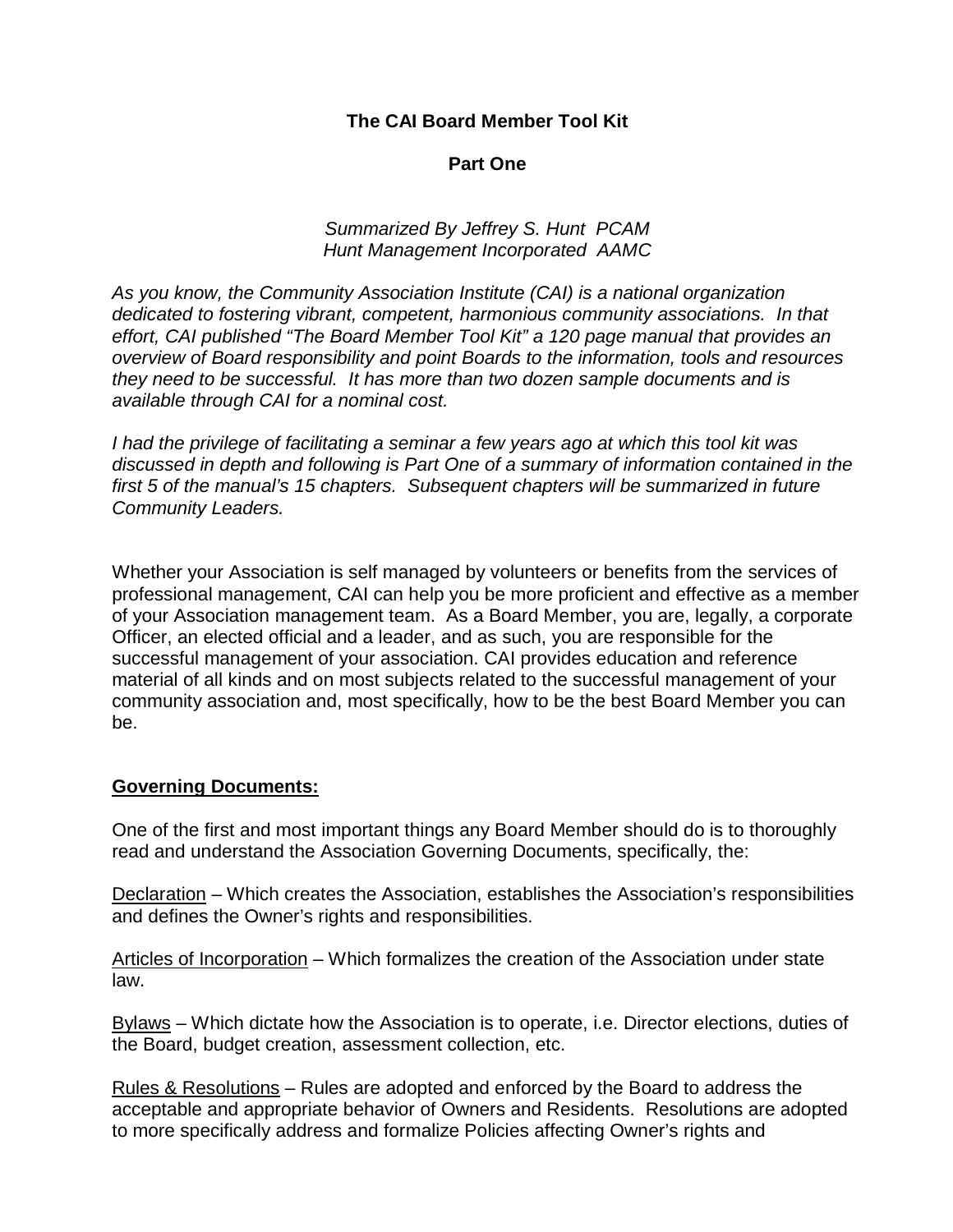responsibilities, Administrative operations, Special decisions addressing an individual situation and General decisions made by the Board regarding routine events. CAI recommends a particular format for such Rules & Resolutions and the "Tool Kit" provides samples and forms for you to use, as well as Board Governance Guidelines which will help board members govern their associations in and effective and harmonious way.

In general the governing documents give the Board authority to govern, provide guidance and protection for the Board and Owners and spell out everyone's rights and responsibilities, including the role of the Board.

#### **Role of the Board**

So, what is the role of the Board…

As community associations are legal entities as well as social entities, elected Directors must recognize the uniqueness of community association governance toward achieving its primary goal, specifically, to protect and increase property value by operating the association, maintaining the common property and enforcing the governing documents in a way that builds Community, specifically, by providing positive leadership that is caring, reasonable and in the best interests of the Association as a whole.

To do this Board Members must put their personal preferences aside, educate themselves, know the difference between the roles of the Board and the manager, if applicable, stand united, rise above personality differences and be reasonable. *What are the qualities of a good, strong Board Member?*

*Good character, strong integrity, calm judgment, willingness to serve, committed to the best interests of the community as a whole, relevant experience, previous volunteer service and strong people skills*

*What are the traits of a weak Board Member?*

*Unable to put the welfare of the community first, works behind the Board, impulsive or quick tempered, has a personal or hidden agenda, puts personal interests first, little or no experience in management, leadership or service, unable to work with others for the common good and ineffective with others.*

Governing the affairs of an association is not easy and the Board should enlist the assistance of other, non-Board Member Owners through the use of Ad Hoc and Standing Committees. AD hoc committees are those that are created to address a particular task where as Standing committees are those that serve on a continuing basis. Ad hoc committees are formed for Special Projects like redecorating, roofing, siding, etc. Standing Committees are formed and maintained for Budget Preparation, Financial Oversight, Rules Enforcement, Newsletter production, etc.

Enlisting the use and assistance of Committees, Board Members can avoid premature burn-out. The "Tool Kit" contains a 20 question Board Burnout Test. Take the time to answer the test questions and share the questions with other members of your Board.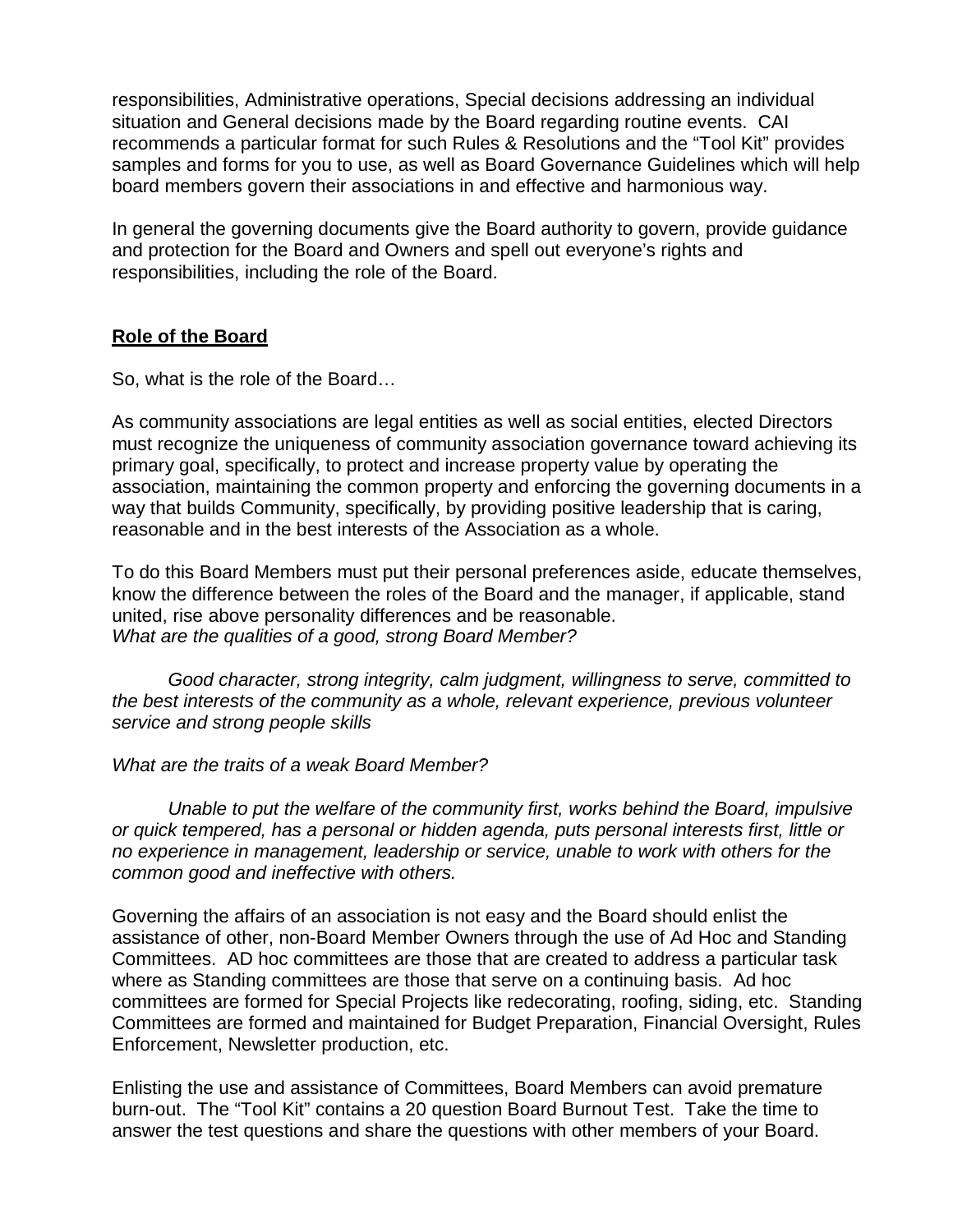Perhaps it's time for some of your Board Members to resign or seek help in governing their association.

# **Role of the President**

The Presidents primary roles are those of leader and manager, who, more than any other Board Member or Officer, must know the governing documents while he or she leads and manages the association as both a community and business according to the governing documents and democratic principles of government.

The President…

- Oversees operations
- Speaks for the Board and Association *(Management, Channel 6 News)*
- Works with and leads the other Officers, Board Members, committee volunteers
- Works with professionals such as Management, the Attorney, the Insurance Agent, etc.
- Protect the assets of the Association by fulfilling fiduciary obligations of the Board such as adhering to the budget, maintaining an adequate reserve fund, collecting assessments, maintaining adequate insurance, etc.

CAI publishes a Guide for Association Practitioners (GAP) report that expands upon the roles and responsibilities of the President. This report should be read by every President, if not by all Board Members. The entire GAP library of 28 reports is available through CAI for the Member price of \$327.00. I own the library and I refer to it often.

## **Role of the Secretary**

The Secretary is responsible for preserving the association's history, maintaining its records and protecting it from liability. The Secretary should be efficient and well organized. While many of the Secretary's tasks can be assigned to a manager, the task of recording minutes should be completed by the secretary. Minutes should be recorded for all meetings, including Board Meetings, Special Meetings Annual Meetings and Committee Meetings. Ideally, such minutes should record actions and why they were taken, note Board Member's voting records and state the authority by which the action was taken, citing the documents granting such authority.

While the manager or other individuals may perform some or most of the Secretary's tasks, the Secretary is still legally responsible for the accurate and timely completion of such tasks, which include:

- Prepare meeting notices and agendas (Timely)
- Maintain association records (Retention Schedule)
- Witness and verify signatures (two-signature checks)
- Maintain lists of Owners, Directors, Officers, etc. together with mailing addresses and voting percentages
- Verify proxies (sample proxy)